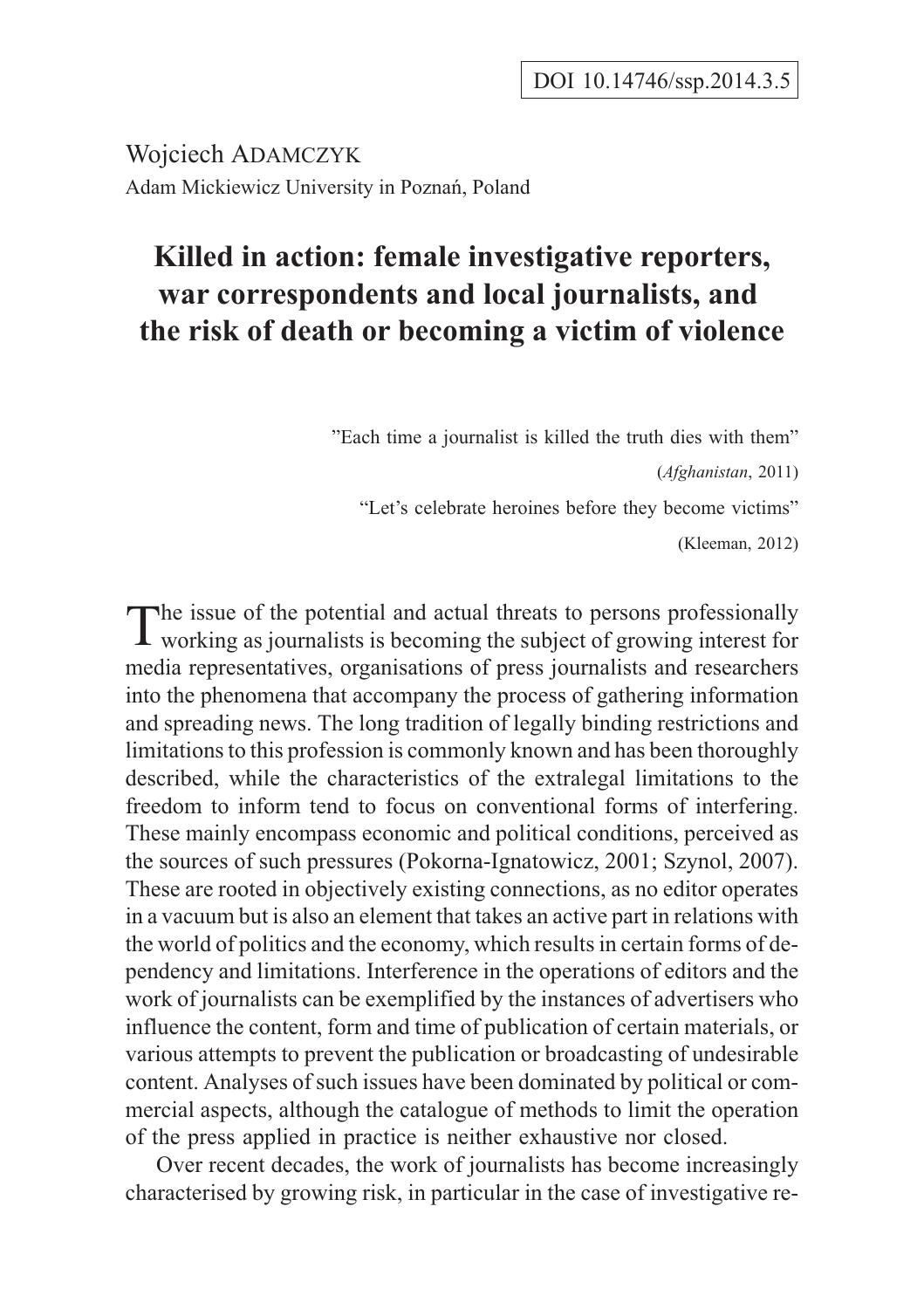porters and war correspondents. This applies to men and women alike. Risk is, to a certain extent, an intrinsic element of the activities of both these professions, yet the scale of infringements of personal inviolability has recently increased to an unprecedented level when compared to a few decades ago. This increase also applies to the growing number of deaths of investigative reporters and war correspondents suffered in the course of performing their professional duties and in their leisure time, but strictly related to their professional activity. The growing number of attacks on women journalists is another sign of the times, which may mean that the principles of how to treat press representatives, particularly women, performing their duties, that used to apply in the past, have been eroded. Aggressors treat female investigative reporters and war correspondents as brutally and ruthlessly as their male colleagues. Acts of sexual aggression are increasingly frequent, making the job of female journalists even more difficult. Although the percentage of deaths of female journalists is relatively low, this issue has been noted and deserves serious treatment. It is beyond doubt that the phenomenon of active aggression towards women journalists, increasingly often resulting in their death, is an indivertible trend.

The essential thing is to answer several research questions. Is the rising incidence of attacks and deaths among female journalists a consequence of the increasing ruthlessness of attackers who seek to eliminate obstacles regardless of the victim's sex? To what extent have women created this situation themselves, going boldly into areas of activity that were traditionally reserved for men? Does their sex increase the risk faced when performing their tasks? Do killers and kidnappers see them as an easier target? Finding answers to the above questions will be facilitated by an analysis of the literature and source material in the form of the statistics kept by the organisations acting on behalf of the media and research results.

\*\*\*

When Senator Hiram Warren Johnson spoke in the debate on the participation of the US in the First World War on February 3, 1917, he did not expect a part of his speech to be remembered by generations to come. He emphasised the use of disinformation as a weapon of modern warfare. His statement that "in war, truth is the first casualty" was frequently quoted with reference to armed conflicts all over the world. The efforts of the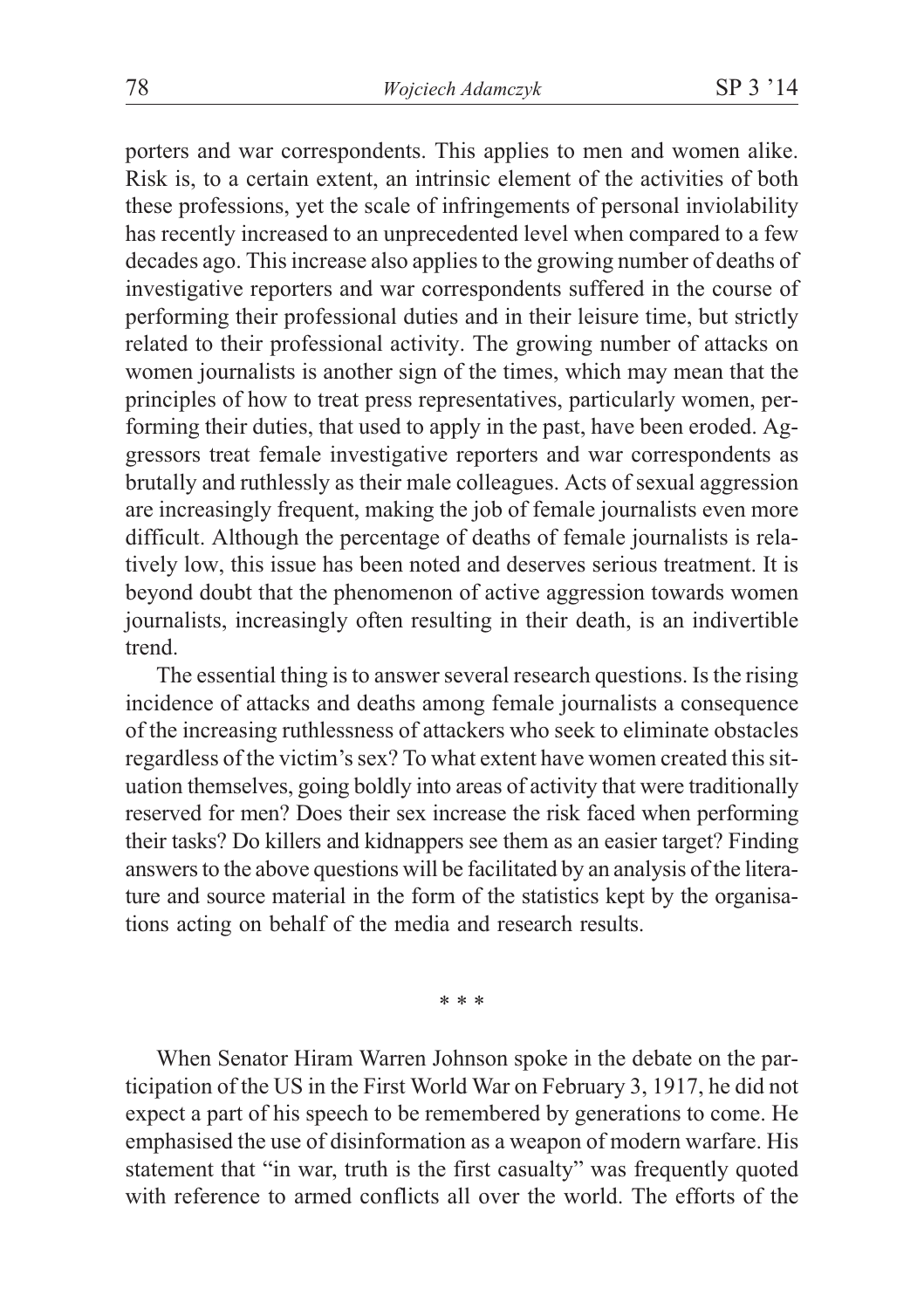fighting sides were limited then to the manipulation of information, or embargo on news from the frontlines of successive wars. Truth might have been a casualty in those times, but not the journalists trying to write about the atrocities of the trenches. For a long time the fighting sides treated journalists as impartial observers. The situation began to change dramatically in the second half of the  $20<sup>th</sup>$  century, when successive conflicts started to bring increasingly numerous civil casualties, including journalists. In the late  $20<sup>th</sup>$  century, and over a dozen or so years of the  $21<sup>st</sup>$  century, the number of press representatives, first and foremost investigative reporters and war correspondents, who have died in the line of work calls for concern for the issue of the increasing risk of this profession. Although the statistics of different non-governmental organisations differ in the exact number of casualties, they provide an excellent illustration of this growing problem. According to The Committee to Protect Journalists, 1,054 journalists died from 1992 to mid-April 2014; most died in 2006, 2007, 2009, 2012 and 2013 (CPJ, 2014). The International Federation of Journalists quotes the number of over 1,000 media employees murdered between 1997 and 2007 (Antosiewicz, 2008). A slightly lower number of journalists killed in successive years is given by The World Association of Newspapers (Table 1).

Table 1

**Journalists killed while performing their duties in 1998–2010, according to The World Association of Newspapers**

| Year | <b>Casualties</b> |
|------|-------------------|
| 1998 | 28                |
| 1999 | 70                |
| 2000 | 53                |
| 2001 | 60                |
| 2002 | 46                |
| 2003 | 53                |
| 2004 | 72                |

| Year | <b>Casualties</b> |
|------|-------------------|
| 2005 | 58                |
| 2006 | 110               |
| 2007 | 95                |
| 2008 | 70                |
| 2009 | 99                |
| 2010 | 66                |

**Source:** The World Association of Newspapers, http://www.wan-press.org.

The Press Emblem Campaign (PEC) recorded a significantly higher number of casualties among media employees over a comparable period of time (Graph 1 below). According to the PEC, 609 journalists were killed over the period 2009–2013, which means that on average 122 jour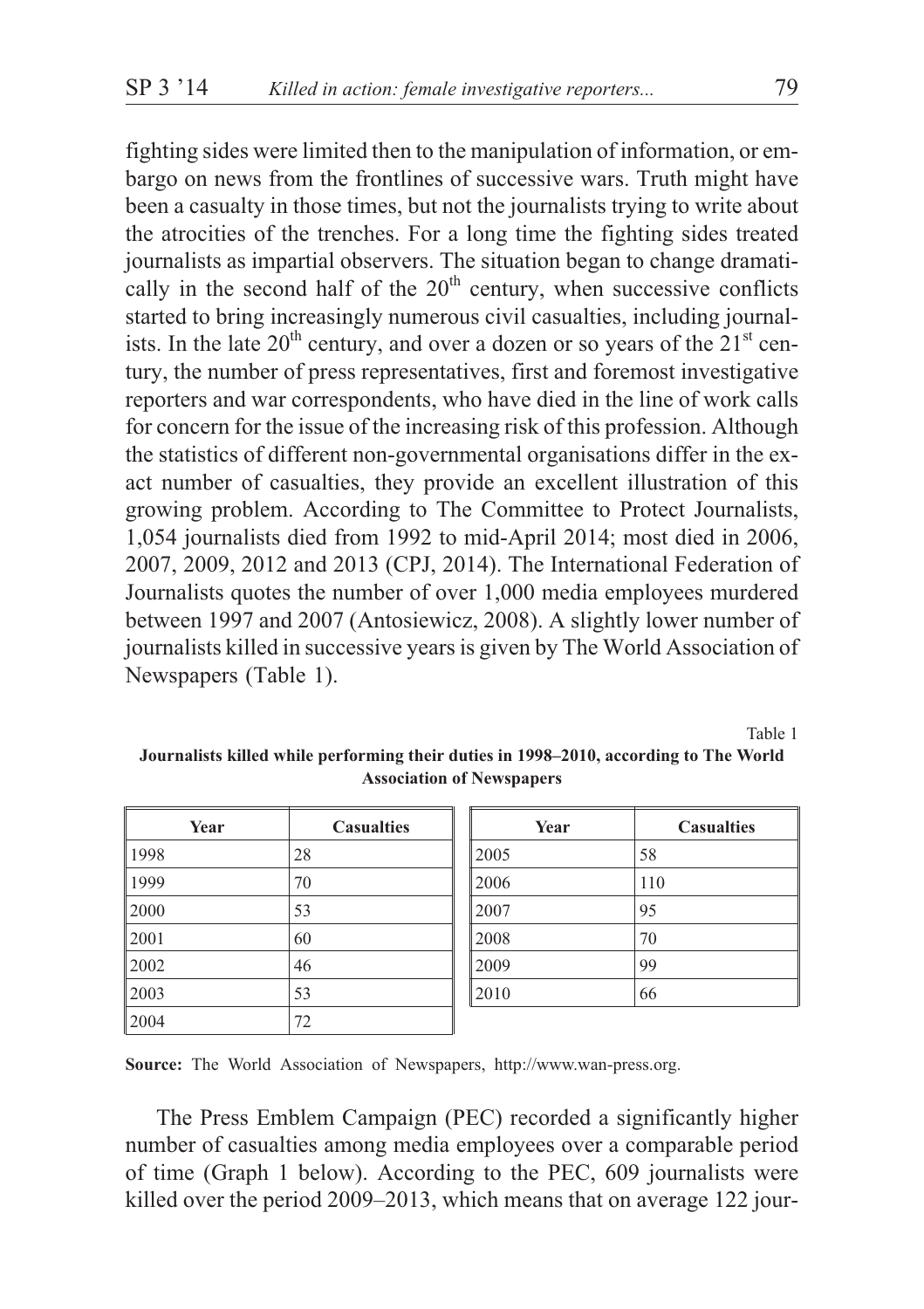nalists died each year, accounting for one journalist dying every three days. 2014 is likely not to bring a breakthrough in this tragic trend, as 34 media employees had died by mid-April 2014 (*Media*, 2014).

#### **Graph 1. Journalists killed in 2006–2013**



#### **Number of journalists killed since 2006**

**Source:** Press Emblem Campaign, http://www.pressemblem.ch/5037.html.

These grim statistics demand that the above quotation by Senator H. W. Johnson be revised, as now the truth dies every time a journalist is killed (*Afghanistan*, 2011). The above statistics seem to show that attacks against media people have become a more effective measure to influence the range and quality of the news than the embargoes on news applied in the past. Additionally, the constant threat may discourage some journalists from touching difficult or dangerous subjects owing to the risk related to them. In the context of repeated assaults on media employees, Barry James observed that "every journalist killed or neutralised by terror is an observer less of the human condition. Every attack distorts reality by creating a climate of fear and self-censorship" (James, 2002).

This disturbing trend has persisted, despite different documents proclaiming security guarantees for journalists and war correspondents, initiated by the provisions of Geneva conventions, additional protocols and customary international law. Their stipulations equate journalists and civilians as regards the scope of their right to protection during armed con-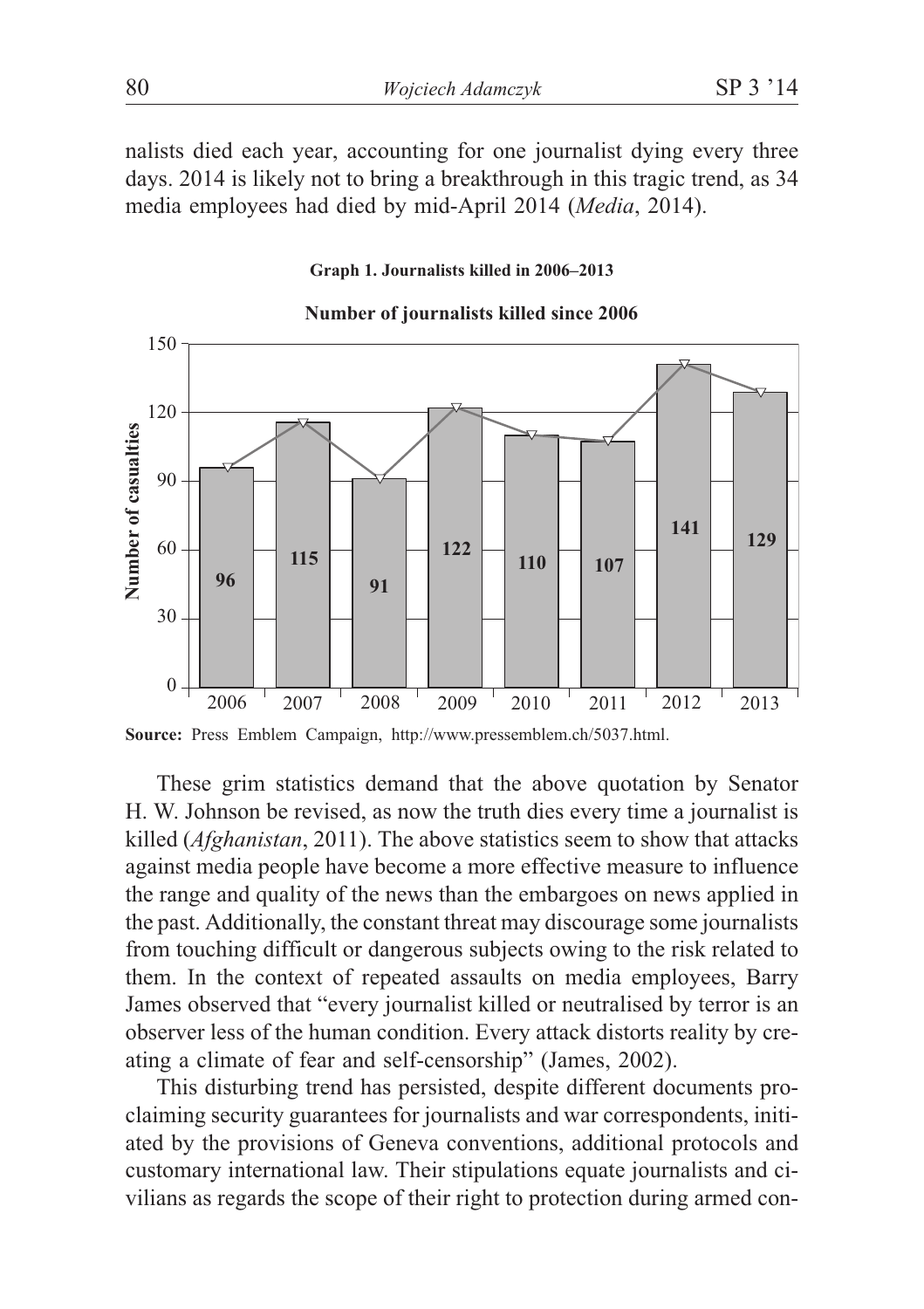flicts. The parties are called to refrain from attacking journalists and war correspondents are granted the status of prisoners of war, should such need arise. Numerous significant provisions of international law include Resolution 1738, adopted by the UN Security Council in 2006, which calls for providing protection to journalists and other media employees performing their duties in areas of armed conflict (*Resolution*, 2006). The same document calls for parties to respect the professional independence and rights of journalists. In the same vein, the Medellin Declaration, adopted in May 2007, touches on the issue of ensuring security to journalists (*Medellin,* 2007). In 2011, UNESCO organised a meeting devoted to ensuring security to journalists and limiting the impunity of those who attack media employees and prevent them from performing their professional duties (*Afghanistan*, 2011). Dozens of further casualties among investigative journalists and war correspondents clearly demonstrate that these provisions are not respected. For instance, in Mexico alone, 77 journalists were killed over a decade of war between the authorities and drug cartels. The Philippines witnessed a tragic event on November 23, 2009, when 58 individuals, including 34 journalists, were executed in the Maguindanao massacre (*Afghanistan*, 2011). The Middle East is another highly dangerous place to work for media employees. Sherry Ricchiardi observes that more media employees died in Iraq than during the two decades of war in Vietnam, but estimates vary here as well. According to the Reporters Without Borders organisation, 74 correspondents and press collaborators have been killed in Iraq, while The International News Safety Institute from Brussels estimates that there were as many as 93 casualties there (this number accounts also for interpreters and drivers working with journalists). An intermediate number of 80 casualties among media employees is indicated by The Committee to Protect Journalists (Ricchiardi, 2006b). These estimates need to be supplemented by the 22 persons who were kidnapped in 2004–2006 (Ricchiardi, 2006a).<sup>1</sup>

<sup>1</sup> S. Ricchiardi points to the attempts to ensure security to journalists deployed in conflict areas by large media corporations that allocate considerable means (millions of dollars) for this purpose. The employees of rich media enterprises are provided protection by specialised agencies, adequate training, bullet-proof vests, armoured vehicles and accommodation in hotels located in relatively safe regions. Unfortunately, the same cannot be said about security measures in the case of other journalists or correspondents, in particular freelancers (Ricchiardi, 2006a).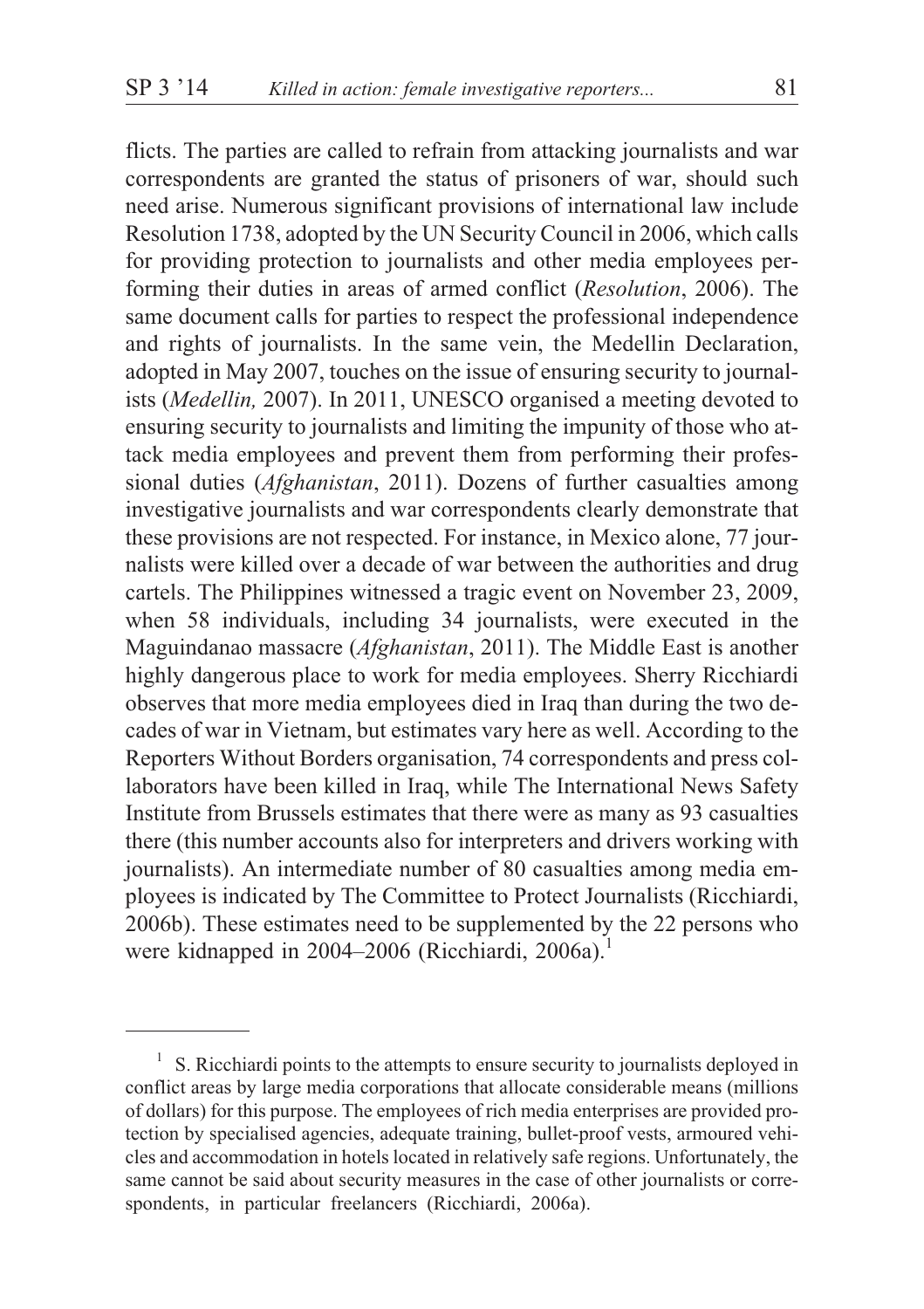A relatively new problem is posed by the repeated instances of aggression against female investigative journalists and war correspondents. Data collected by The Committee to Protect Journalists shows that the percentage of female media employees killed while performing their professional duties could amount to seventeen percent per year (Table 2).

Table 2

| Year | <b>Total casualties</b><br>among media<br>employees | Percentage of fe-<br>male journalists<br>killed | Year | Total casualties<br>among media<br>employees | Percentage of fe-<br>male journalists<br>killed |
|------|-----------------------------------------------------|-------------------------------------------------|------|----------------------------------------------|-------------------------------------------------|
| 1992 | 44                                                  | 2                                               | 2003 | 42                                           | $\overline{c}$                                  |
| 1993 | 56                                                  | 9                                               | 2004 | 61                                           | 5                                               |
| 1994 | 66                                                  | 6                                               | 2005 | 48                                           | 17                                              |
| 1995 | 51                                                  | 14                                              | 2006 | 57                                           | 14                                              |
| 1996 | 26                                                  | 12                                              | 2007 | 70                                           | 6                                               |
| 1997 | 26                                                  | $\Omega$                                        | 2008 | 42                                           | 2                                               |
| 1998 | 24                                                  | 8                                               | 2009 | 74                                           | 12                                              |
| 1999 | 36                                                  | $\Omega$                                        | 2010 | 44                                           | $\Omega$                                        |
| 2000 | 24                                                  | $\Omega$                                        | 2011 | 47                                           | $\overline{2}$                                  |
| 2001 | 37                                                  | 5                                               | 2012 | 74                                           | 4                                               |
| 2002 | 21                                                  | 5                                               | 2013 | 70                                           | 6                                               |

**Female journalists killed while performing their professional duties in 1992–2013 according to The Committee to Protect Journalists (%)**

**Source:** Compiled by the author (no data for 2014) on the basis of "1054 Journalists Killed since 1992", CPJ, http://cpj.org.

The issue of the actual threat to women working as investigative journalists or war correspondents has emerged relatively recently. It should be borne in mind that in the beginning professions related to the press were reserved solely for men. In ancient times accounts of war, considered as a typically male occupation, were given by Homer (*The Iliad*) and Thucydides (Peloponnesian War). War correspondents in modern times were also male, for instance Howard Russell reporting for *The Times* on the Crimean war, or Roger Fenton's photo reports from the Crimean frontline (Bajka, 2008, p. 236–239). Occasional attempts at war coverage performed by women date back only to the late  $19<sup>th</sup>$  century. Kathleen 'Kit' Blake Coleman was among the first female journalists reporting on the events of the Spanish-American war over Cuba in 1898. Angela Mae Ness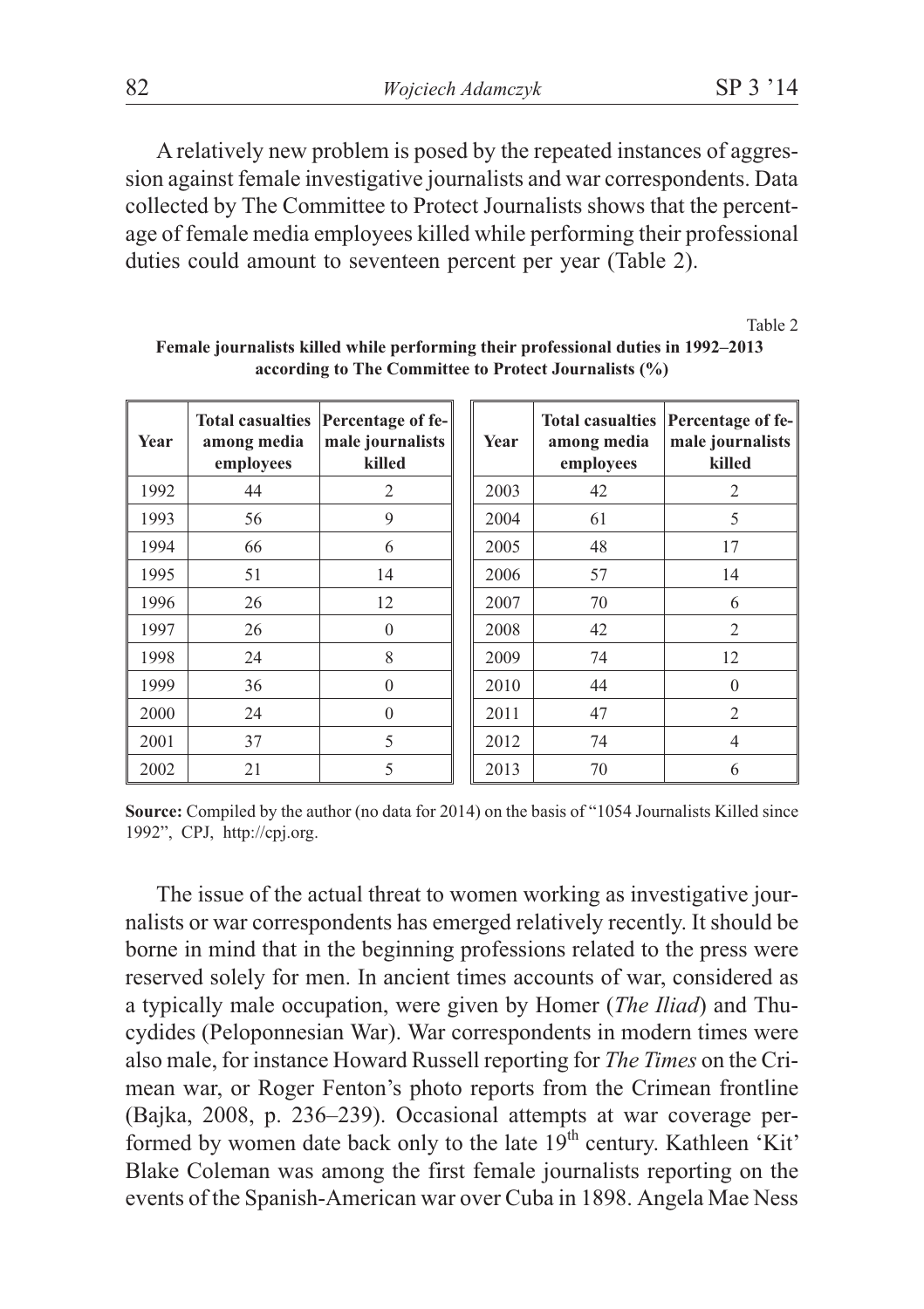observes, however, that her accounts were not the typical coverage of frontline events, but rather showed the conflict through the lens of human issues (Ness, 2012, p. 9–10). Another person to propagate women working as war correspondents was Martha Gellman, covering the Civil War in Spain in 1937. Her dispatches emphasised not only the civil casualties of warfare, but also the fate of those who survived this difficult period (Ness, 2012, p.  $9-10$ ).<sup>2</sup> The situation was similar with women entering the circle of investigative journalists. Nelly Bly (real name, Elizabeth Jane Cochran) was among the first to do so. Her journalistic investigation into a mental institution for women, concluded with the series of publications under the collective title of *Ten Days in a Madhouse* in October 1887, was also the first attempt at undercover journalism by a woman. Ida Minerva Tarbell was equally popular in those times. She became famous on account of an investigation into the monopolistic practices employed by The Standard Oil Company, owned by John D. Rockefeller Sr., against their competitors. In 1902–1904 she published the results of the nearly two-year long investigation in a series of nine articles, and then in the book entitled *The History of the Standard Oil Company* (Adamczyk, 2012, p. 88–92).

Regardless of the topics covered by female investigative reporters and the difficult wartime conditions, female journalists could feel relatively safe. One of the few recorded incidents concerns an assault on the renowned British reporter, Lady Florence Caroline Dixie. From 1881 she

 $2$  Women quickly became known as war correspondents. Among the most renowned is Margaret Fuller, considered to be one of the first professional correspondents in the world, who provided *The New York Tribune* with coverage of the war effort of French troops and the invasion of Rome as early as 1849.

Mary Roberts Rinehart sent reports from the frontline of the First World War. Sigrid Schultz, the first woman in charge of the *Chicago Tribune* branch in Berlin from 1925, was called a 'dragon lady from Chicago' by Hermann Goering. Dorothy Thompson was among the first correspondents expelled from Germany by Adolf Hitler (in 1940 she was acknowledged the second woman, after Eleanor Roosevelt, with the greatest prestige and power). The pantheon of the most renowned and appreciated correspondents encompasses also Anne O'Hare McCormick (the first woman to be awarded the Pulitzer Prize for reporting in 1937), Margaret Bourke-White (who covered the struggle in North Africa in the Second World War, and then in Korea), Margaret Higgins (a war correspondent in Korea and Vietnam), Gloria Emerson (who covered the war in Vietnam), and Susan Meiselas (famous for her coverage of the wars in Chad, Cuba and Nicaragua) (Ricchiardi, 1994; Ricchiardi, 1998; Ness, 2012).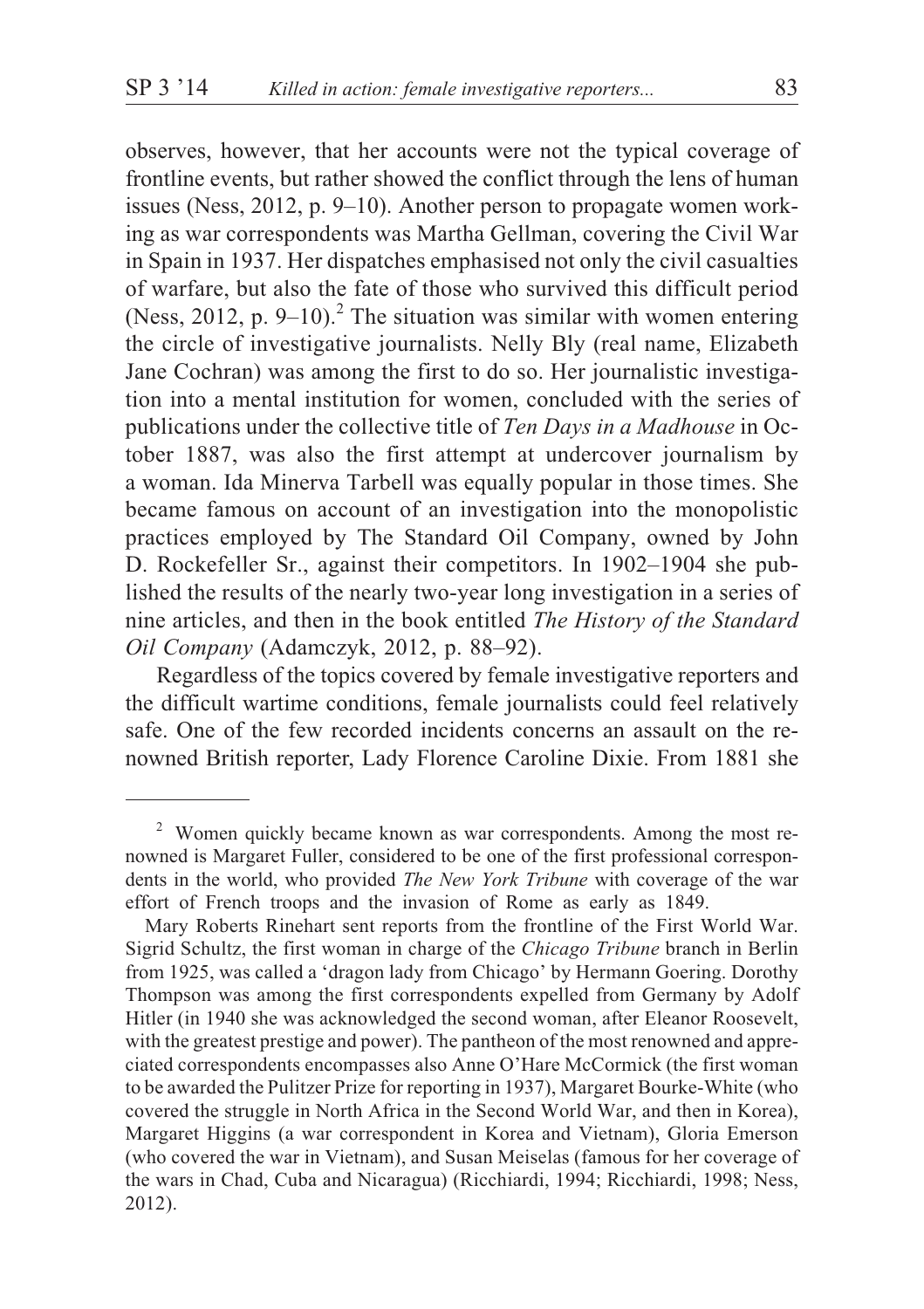was a correspondent of the London daily *The Morning Post*, which received her reports from the First Boer War and later from the English-Zulu conflict. On March 19, 1883 *The New York Times* reported an attack against F. C. Dixie. The assaulters were two men dressed up as women, who threatened the reporter with a knife and tried to strangle her (Anderson, 2006, p. 122; *A Dastardly*, 1883).

The second half of the  $20<sup>th</sup>$  century marks a turning point in this respect. Successive instances of aggression directed against female investigative reporters and war correspondents increasingly often resulted in their deaths, dramatically changing the sense of security experienced by women in this difficult and risky profession. Neither the above-mentioned international regulations, nor the good morals that require that women are properly treated, protect them from violence or risk to their lives. Gender, which used to be an advantage in dangerous situations, became insignificant and women have come to be treated equally to men over recent decades.

The first war correspondent to be killed while performing her professional tasks was Dickey Chapelle. Her colourful biography and awe-inspiring achievements place her among the best reporters working in the areas of armed conflicts. Born on March 14, 1919 in the US as Georgette Meyer, she was fascinated by aviation from childhood. Thanks to her husband she learned the intricacies of photography which allowed her to work for such renowned periodicals as the *National Geographic*, *Life* and *Look* (Ricchiardi, 1994). She learned the basics of reporting during the Second World War, developing them over the course of conflicts in Korea and Vietnam. She took some dangerous jobs. Working for the Research Institute of America she was commissioned by the *Life* to take pictures during the events in Hungary in 1956. She was detained by the Russian Army at that time, and kept in appalling conditions for seven weeks. In January 1957 she was put on trial for illegally entering Hungary, convicted and expelled from the country and prohibited to return (Ness, 2012, Warnes 2011). A year later she was reporting from Lebanon. Before going to Vietnam she wrote a memoir titled *What's A Woman Doing Here?* On October 11, 1965 she went to the area of fighting between US troops and Vietcong. On November 4, 1965 she was on a patrol with a Marine platoon during Operation Black Ferret. Chapelle was fatally hit in the neck by a piece of exploding shrapnel. The picture of the dying D. Chapelle, taken by Henri Huet, a photographer for the Associated Press, was published by US newspapers and her obituary was pub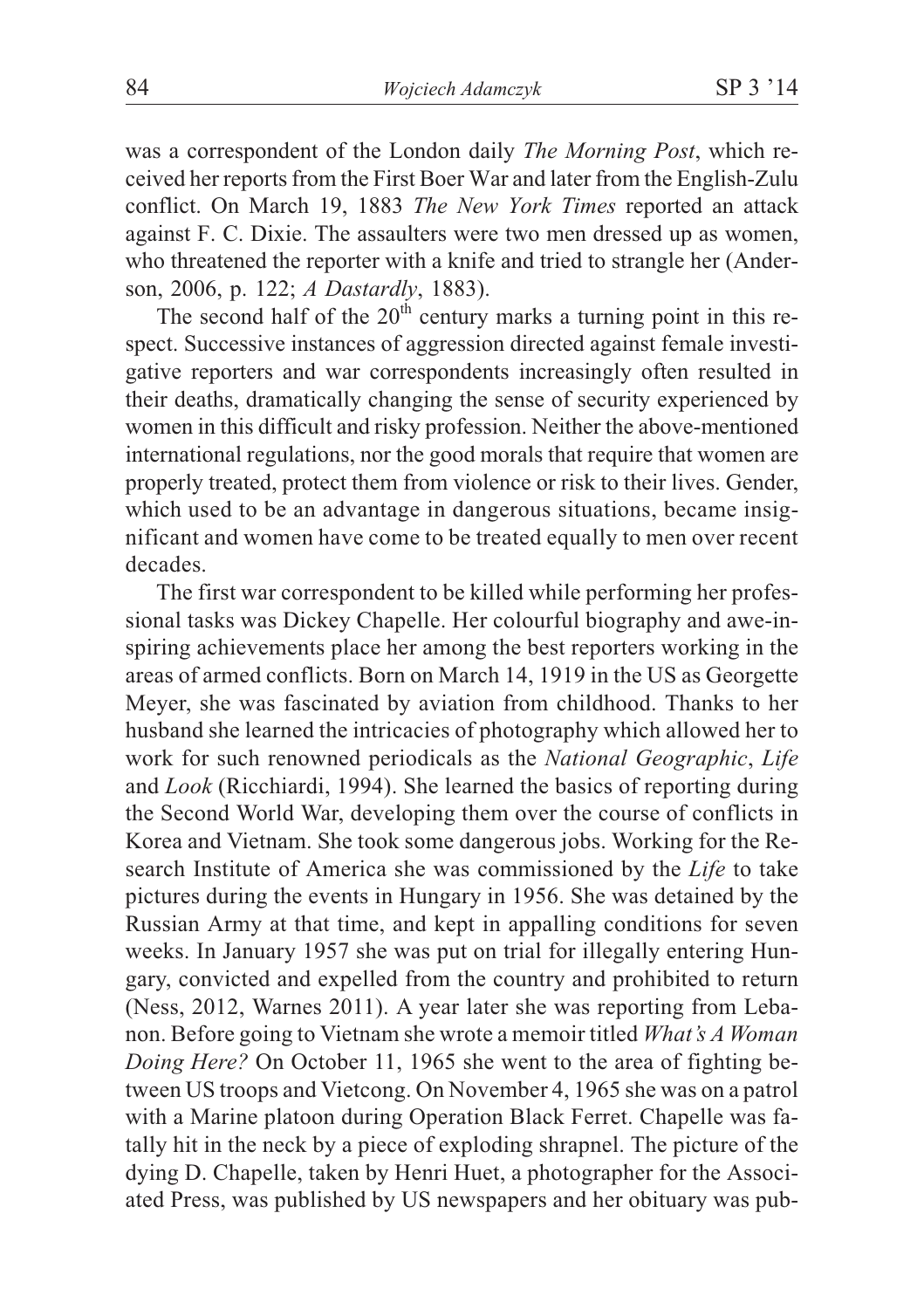lished on the front page of *The New York Times* (Ricchiardi, 1994; Ricchiardi, 1998; Ness, 2012).<sup>3</sup>

Jill Carroll, a freelancer who worked as a stringer for *The Christian Science Monitor* (and collaborated with the *US News & World Report*, *American Journalism Review* and the Italian news agency ANSA before that), was more lucky. Going to the Middle East, she was aware of the threat to journalists, as evidenced by the text she published in the *American Journalism Review* in early 2005 talking about a new form of terrorist threat, namely kidnapping, including the kidnapping of media employees. In her article she mentioned 200 foreigners kidnapped in Iraq, including a group of journalists (Carroll, 2005, p. 54). On January 7, 2006 J. Carroll was kidnapped in the street when going for a scheduled interview with a Sunni politician, and her interpreter was killed in the ambush prepared by the kidnappers. Revenge Brigades admitted to the kidnapping and within a week presented their demands. The kidnappers would release the kidnapped journalists in return for the release of all the women imprisoned in Iraq (Cabe, 2008). Owing to the efforts of the authorities and the editor of *The Christian Science Monitor* J. Carroll was indeed released and she later admitted to having been treated well by the kidnappers (*Kidnapped*, 2006).

Media circles all over the world have recently been shaken by a sudden death of award-winning American war correspondent Marie Colvin, considered to be one of the legends of the British media (*Marie*, 2012). During her career she frequently worked in the hottest flash points, going to the most dangerous corners of the modern world. Her dossier featured interviews with the most controversial politicians and leaders of different states and organisations, such as Colonel Gaddafi and Yasser Arafat. She reported on the Kosovo Liberation Army battles with Serbs and wrote about the Arab Spring. As a member of an elite British war correspondents corps from the 1980s, she was reporting and publishing materials about conflicts, frequently finding herself in difficult situations. While in

<sup>3</sup> Not only was D. Chapelle the first female correspondent killed in action, but also the first US reporter to die in Vietnam. She received numerous awards for her professional achievements, including the George Polk Award awarded by the Overseas Press Club, the title for the Photograph of the Year awarded by the National Press Photographers Association and the Distinguished Service Award from the US Marine Corps Combat Correspondents Association. Her life and tragic demise were commemorated in a book, a song and a documentary (Simkin, 2014).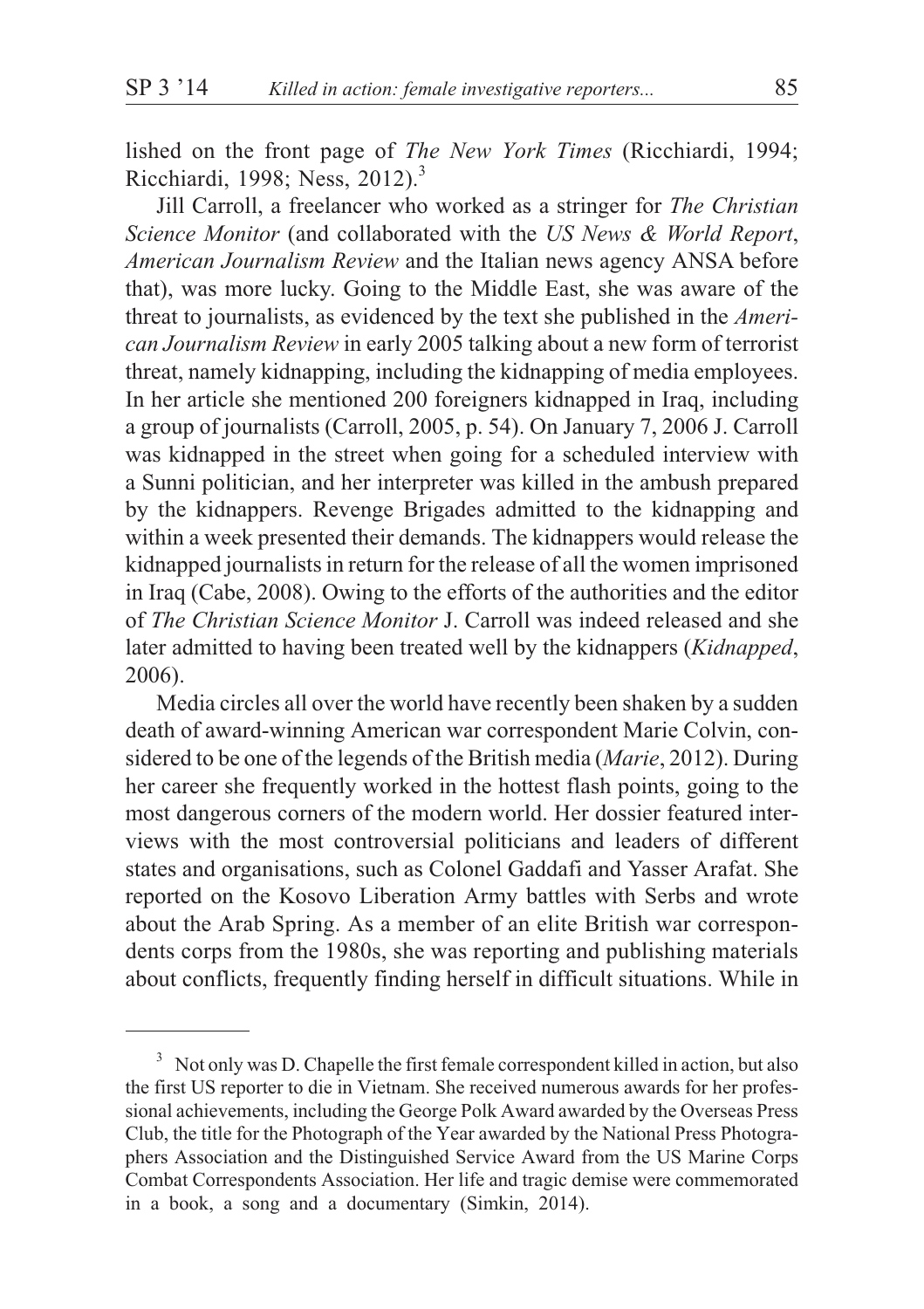Chechnya, she had to flee from Russian troops (Flood, 2013). During the 1986 bombardment of Tripoli she lost her teeth; and when covering the Tamil uprising in Sri Lanka in 2001 she lost an eye, hit by a piece of a shrapnel (Ricchiardi, 2000; Deptuła, 2012). On many occasions she took the most difficult and risky tasks, going beyond the expectations of her editors. For instance, in 1998, she was the first correspondent to go across the frontline in Eritrea. She was also the only journalist to remain to witness and describe the fate of refugees in East Timor (Brenner, 2012). As pointed out by Sherry Ricchiardi, these were not spontaneous actions by Colvin. She believed that female journalists have the same right to tackle risky but socially significant tasks as their male colleagues. She expressed her views in an article published in *The Sunday Times* under the significant title: *Courage Knows No Gender*: "do women report wars differently from men? The question used to make me bristle. It irritated me to think that I would be judged as a woman war correspondent rather than as a writer, taking the same risks and covering the same story as my male colleagues" (Ricchiardi, 2000; Colvin, 2012). Her courageous decisions should not be misinterpreted for unnecessary bravado. In November 2010, in her speech to commemorate the death of 49 British journalists, she said: "what is bravery, and what is bravado? Journalists covering combat shoulder great responsibilities and face difficult choices. Sometimes they pay the ultimate price" (*Two*, 2012; Remnick, 2012). She knew that it was the journalist facing a difficult situation who had to answer the question of whether the topic was worth his or her own life (Włodek, 2012). Her final mission was a job in Syria in February 2012, from where she reported via satellite telephone for *The Sunday Times*, BBC, Channel 4, CNN and ITN. When the situation in the Syrian town of Homs, where she found herself alongside other journalists, became too dangerous, her supervisors instructed her to immediately leave the area of military operations. Realising the horror of the situation in the town being shelled by government forces, she wrote in one of her last Facebook posts: "I think reports of my survival may be exaggerated" (Birrell, 2012). She died on February 22, 2012 in a makeshift media centre in Homs, the town administered by the Syrian opposition that came under a barrage of missiles and mortars from government forces (*Fearless*, 2012).<sup>4</sup> Colvin believed it important to write

<sup>4</sup> Colvin's body was transported from Syria owing to the help of the pro-government army and the assistance of Polish and French authorities (Maslin, 2012). Colvin received numerous, prestigious awards for her professional achievements. Among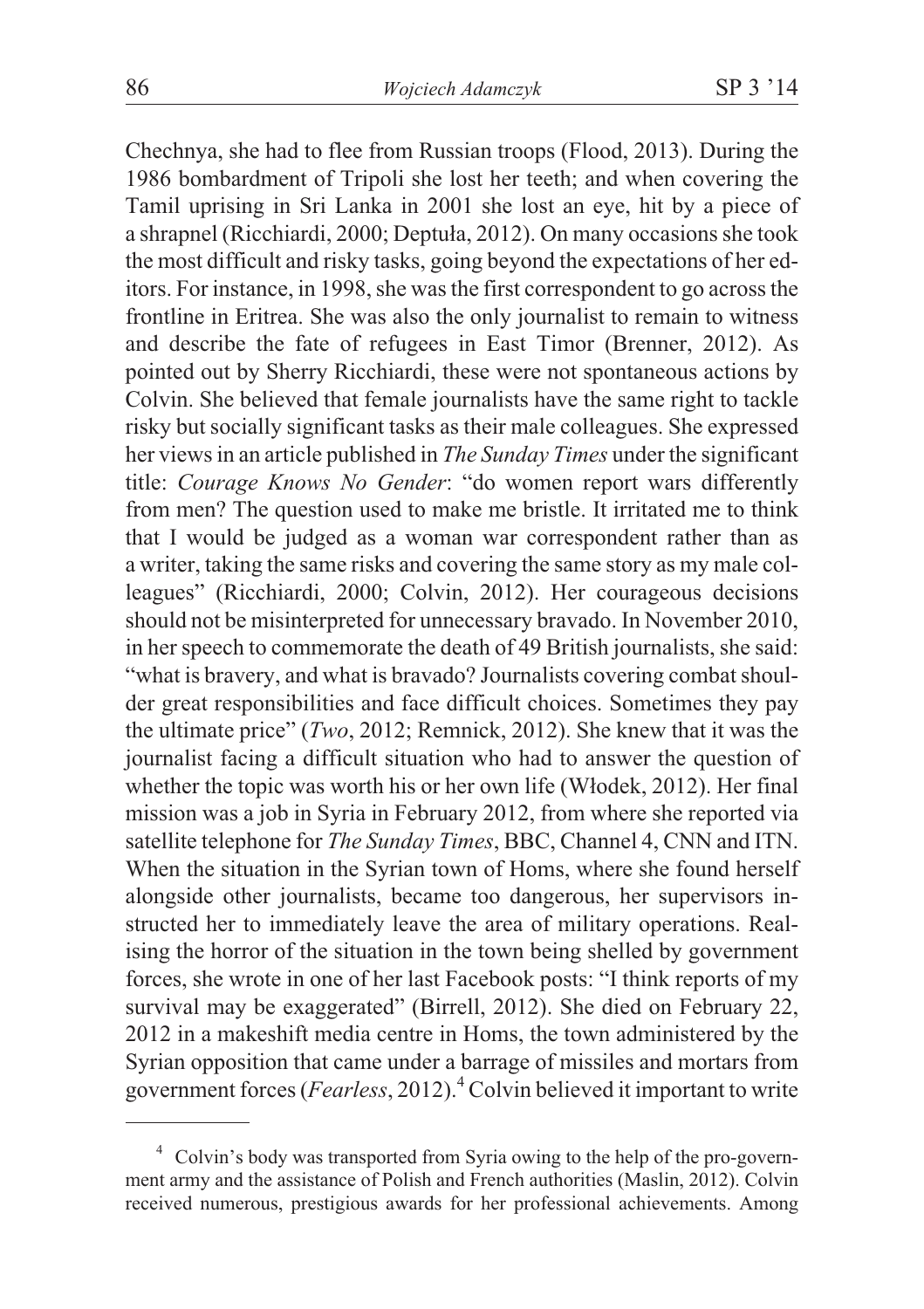about what war really is. Her life is proof that she was ready for the ultimate sacrifice in the name of this ideal (Ricchiardi, 2000a).

Several months later journalistic circles were shaken by yet another report, this time of the death of a renowned Japanese war correspondent. Mika Yamamoto started her adventure with professional journalism in 1990, working for satellite television station Ashai Newstar. From 1995, as a freelancer she collaborated with Asia Press International (API), and from 1996 with the Japan Press association (Blake, 2013). Using a video camera, she shot many materials from areas of different conflicts (Afghanistan, Uganda, Kosovo and Iraq). Her colleagues thought her to be a calm, even-tempered person who was well prepared to work in this difficult profession. In her everyday work she followed the principle that one's life was worth risking for the purpose of showing to the world the suffering of innocent women and children in areas of war (Birmingham, 2012). Being a freelancer, however, she put herself at more risk than other correspondents employed by large media corporations, who were guaranteed all kinds of assistance should anything happen to them, for example in the case of kidnapping. The tragedy happened on August 20, 2012 in the Syrian town of Aleppo, where Yamamoto was working on a report with her husband. They came across the troops of the regime who fired at them. As a result of gunshot wounds in the neck Yamamoto died at a nearby hospital. She was the  $39<sup>th</sup>$  casualty among journalists killed since the outbreak of the Syrian war (Birmingham, 2012; Blake, 2013).<sup>5</sup>

One of the most recent widely reported deaths suffered by a female journalist working in an area of conflict was the murder of acclaimed Ger-

other things, she was listed among 150 fearless women by the *Newsweek* weekly, *Red Magazine* awarded her a title in their Hot Women of the Year 2012 awards. In 2011 she featured on the list of the Faces of the Year, created by BBC (Kleeman, 2012). A collection of her articles, entitled *On the Front Line*, was nominated for the Orwell Award (Flood, 2013). The International Press Institute (IPI) awarded her the posthumous title of World Press Freedom Hero (Blake, 2013). After she died, the idea emerged of establishing The Marie Colvin Center for International Reporting at Story Brook University.<br><sup>5</sup> In 2001Yamamoto wrote about repression against women in Afghanistan. She

received numerous awards for her achievements, both while she was alive and posthumously. Among others, she received the Vaughn-Uyeda Memorial Prize for her international coverage, the posthumous title of World Press Freedom Hero and Japan National Press Club Special Award. She is also commemorated in the Journalists Memorial of the Newseum (*Journalist*, 2013; *Japanese*, 2013; Blake 2013; Women, 2012).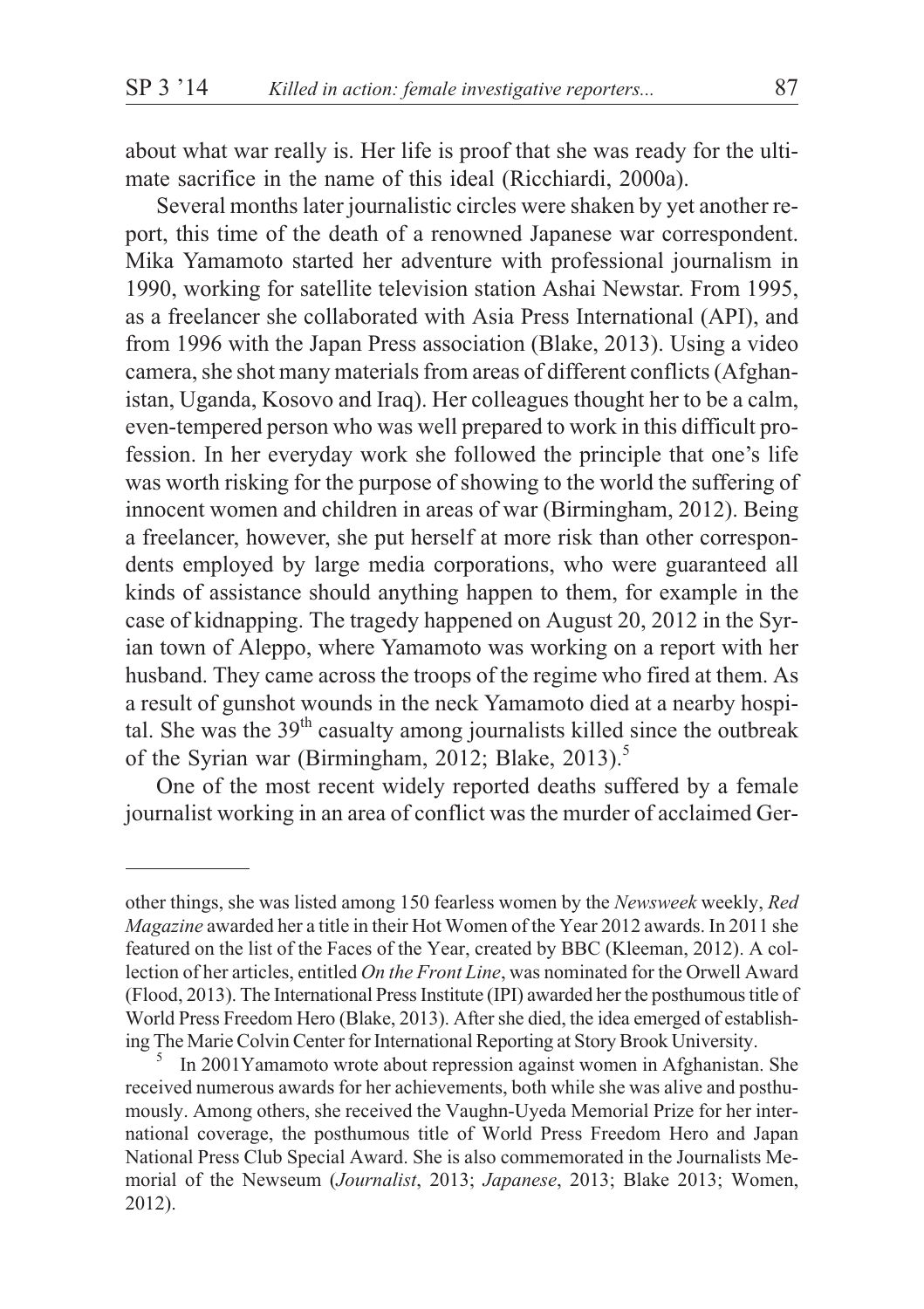man photojournalist, Anja Niedringhaus. In the 1990s she worked for the European Pressphoto Agency in Yugoslavia. She suffered her first injuries there. First, she was shot by a sniper and a few years later, in 1997, a passing police car broke her foot. While working during the conflict in Kosovo she drove into a mine. In 1999, alongside other journalists, she found herself at the site of heavy bombardment by NATO forces at the border of Albania and Kosovo (Woodruff, 2006). From 2002 she worked as a photojournalist for the Associated Press. She was the only woman in the eleven-strong AP team that won the 2005 Pulitzer Prize for Breaking News Photography for coverage of the war in Iraq (Henry, 2014). Her tragic death occurred on April 4, 2014 in Afghanistan, where Niedringhaus was covering the presidential election. An attacker shot at her car riding in a motorcade. The attacker turned out to be a local police commander. A Canadian journalist, Kathy Gannon, travelling in the same car, was seriously injured.<sup>6</sup>

Among investigative women journalists, one of the most famous cases of contract killings was the death of Irish reporter Veronica Guerin. She started her professional life working in public relations. She went into journalism in 1990, starting as an economic journalist. She worked for the *Sunday Business Post* and *Sunday Tribune*. She took up investigative journalism in 1994 when she started writing for the Sunday newspaper with the greatest circulation in Ireland, the *Sunday Independent*. She mainly investigated organised crime, and in particular illegal operations of drug traffickers and local gangs. Her informants were both police officers and repentant criminals. For the first time she was targeted by the mafia in October 1994, when her house was shot at while she was playing with her son. In January 1995 she opened the door to a man who shot her in the thigh. Guerin treated both incidents as the retaliation of criminals for articles she had published. Several months later the reporter was brutally beaten by John Gilligan, considered to be a mafia boss. To intimidate her even more, he called to threaten her son with rape and threatened to kill her (O`Reilly, 1998, p. 120–121).

Victoria Guerin was killed on the outskirts of Dublin on June 26, 1996. She was driving her private car coming back from a court trial in Naas. When she stopped at a crossroads, two attackers on a motorbike shot her

 $6$  Niedringhaus received numerous and prestigious awards – Pictures of the Year International, Best of Photojournalism, Clarion Awards (Henry, 2014).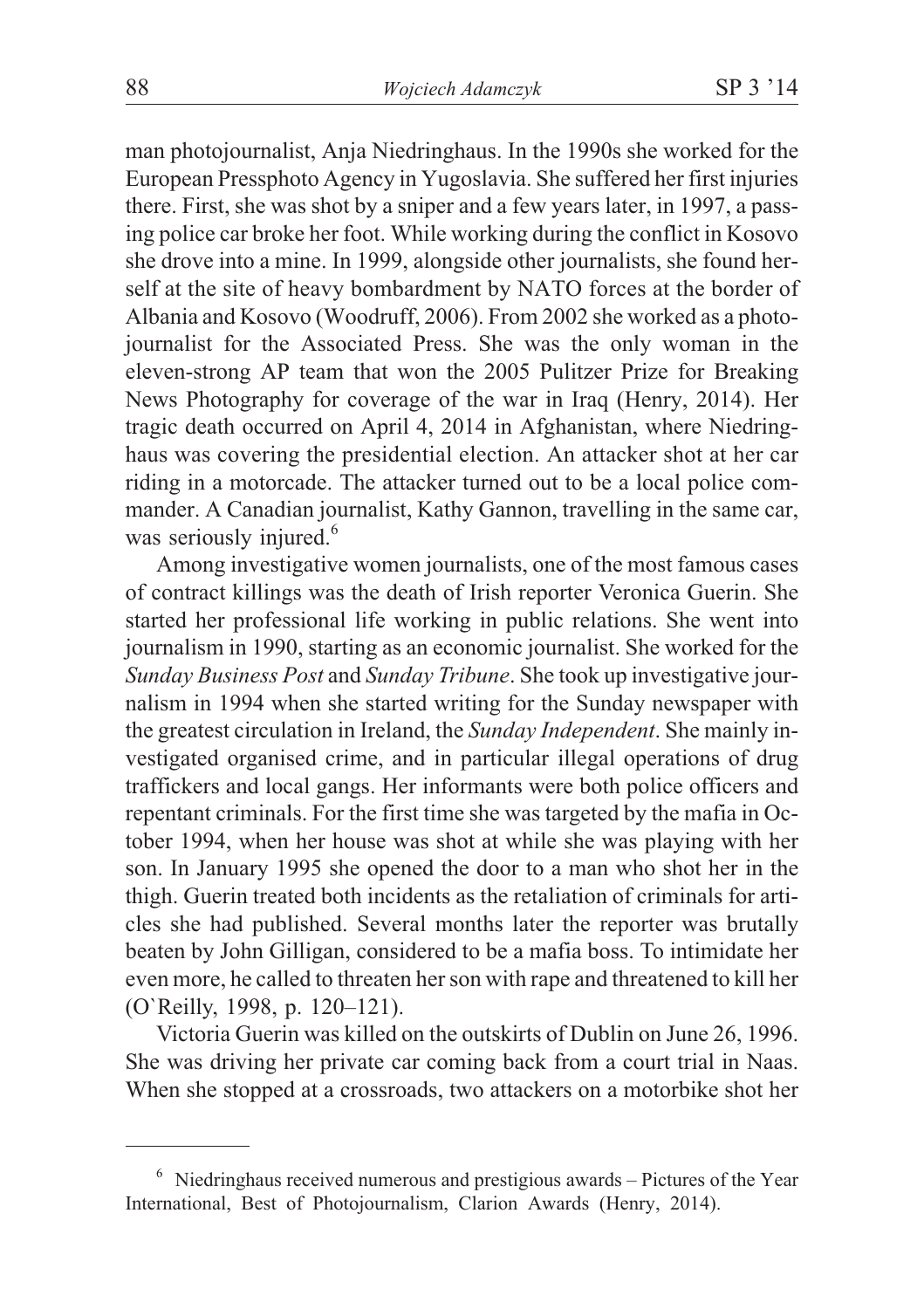five times, causing fatal injuries to her chest and neck. According to The Committee to Protect Journalists, she was the 24th journalist killed while performing their professional duties that year. William A. Orme Jr., CPJ Executive Director observed that "although on average a journalist is killed once a week, Guerin's death came as a shock, as it occurred in a democratic society where such murders are unique" (Marron, 1996).<sup>7</sup> This was the first assassination of a journalist in Ireland, which Prime Minister John Bruton called "an attack against democracy" (*Veronica*, 2000). Victoria Guerin died two days before a conference in London where she was scheduled to present a paper entitled *Dying to Tell a Story: Journalism at Risk* (Depuis, 2009, p. 89).

Another, equally acclaimed investigative reporter was Anna Stepanovna Politkovskaya, born in New York to a family of diplomats working for the United Nations. In 1975 she returned to the USSR to study journalism and having graduated took up work in *Izwiestia*, and then in *Obshchaya Gazieta* and *Novaya Gazieta*. In her articles she documented torture, mass executions, kidnappings and Russian soldiers' practices of selling the bodies of killed Chechnya fighters to their families to be buried according to Islamic principles (*Anna*, 2009; Lokshina, 2008). Thanks to her frequent journeys to Chechnya, Ingushetia and Dagestan she made numerous acquaintances that were valuable for a journalist. The topics of her publications quickly made her an enemy of the Russian authorities and the military. She accused Vladimir Putin of "state terrorism" (Schepp, 2006). Repeatedly threatened with death, in October 2004 she was poisoned aboard a plane flying to Beslan, where she was to negotiate with terrorists. Officers of the Federal Security Service were suspected of poisoning her as they accompanied her on the plane and offered her tea (Politkovskaya, 2004; Finkelstein, 2008). She was murdered on October 7, 2006, shot to death in the building where she lived. A lengthy trial gave no clear answer as to who carried out, and who contracted this attack.<sup>8</sup>

 $7$  The shock caused by the journalist's death mobilised state services to organise an operation against drug dealers on an unprecedented scale. In October 1996, the police arrested the first suspects, including those suspected of commissioning the journalist's murder (a total of 150 persons were eventually arrested). Both Guerin's assassins were sentenced for life. The Parliament changed the principles of how to conduct investigations against mafia bosses (McDonald, 2006; Lynch, 2003). <sup>8</sup> Politkovskaya received a multitude of awards, including: Amnesty International

Global Award for Human Rights Journalism, International Women's Media Foundation Courage in Journalism Award, Olof Palme Prize, Golden Quill Award and the Guillermo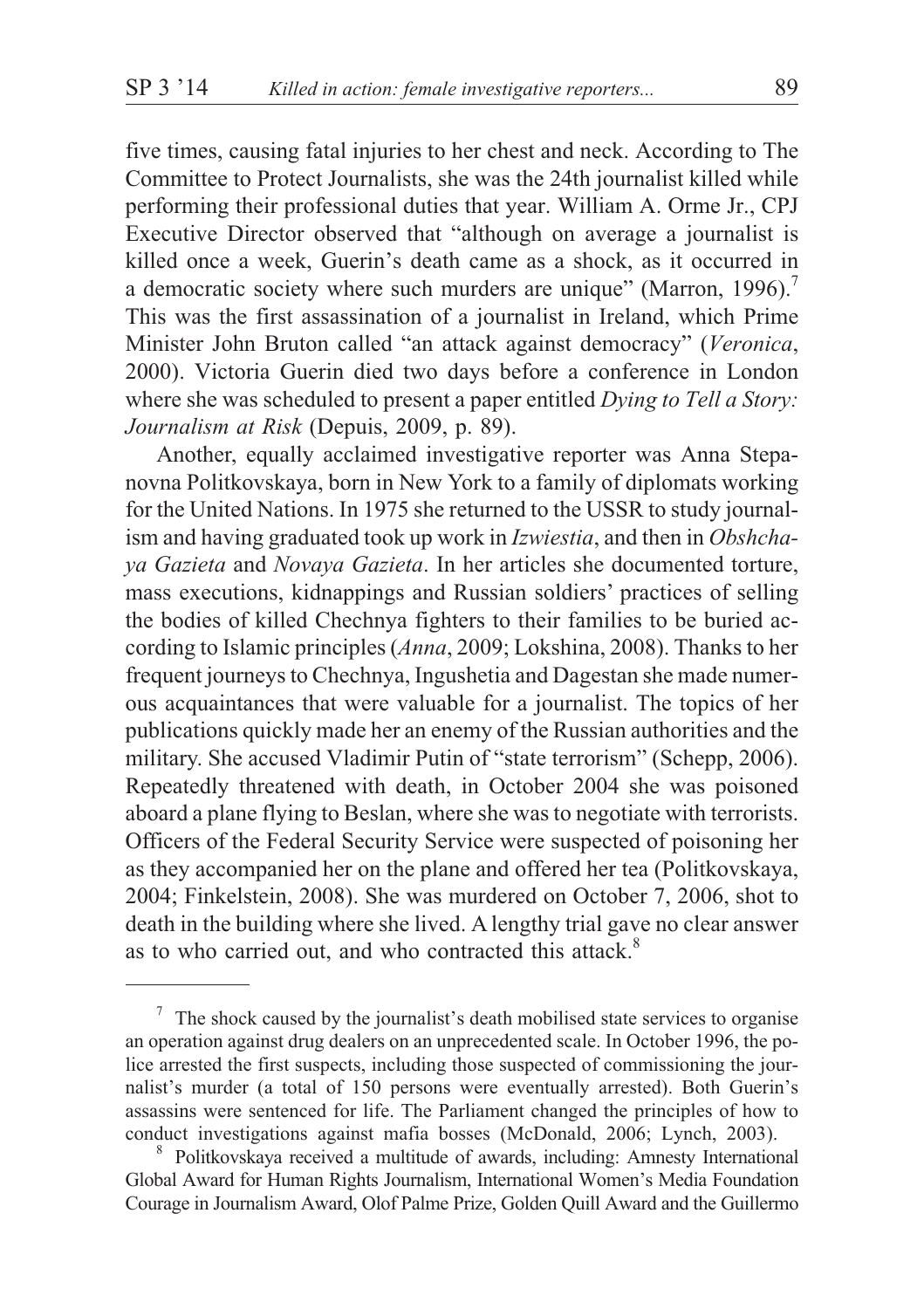90 *Wojciech Adamczyk* SP 3 '14

On account of the limited scope of this publication it would be difficult to give detailed accounts of all the instances of aggression against, and killings of women journalists all over the world. The number of these tragic events in recent decades exceeds the general perception of this phenomenon, as evidenced by the table with a selection of the most famous murders, kidnappings and assaults on women journalists (Table 3).

Table 3

| Year          | <b>First and last name</b>                        | <b>Editor</b>                       | <b>State</b>            | Kind of aggression                                                    |
|---------------|---------------------------------------------------|-------------------------------------|-------------------------|-----------------------------------------------------------------------|
| 1989/<br>2003 | Mabel Rehnfeldt                                   | <b>ABC</b> Color                    | Paraguay                | assaulted, threatened with<br>death and kidnapping of<br>her daughter |
| 2000          | Jineth Bedoya Lima                                | El Espect-<br>ador                  | Columbia                | kidnapped twice, raped<br>and tortured                                |
| 2003          | Veronica Cabrera                                  | America TV Iraq                     |                         | died as a result of a bomb<br>explosion under the car                 |
| 2007          | Zakia Zaki                                        |                                     | Radio Peace Afghanistan | shot to heath                                                         |
| 2007          | Oralgaisha Omarshanova                            | Zakon i Pra- Kazakhstan<br>vosudiye |                         | missing                                                               |
| 2009          | Maria Esther Aguilar Cansimbe                     | El Diario de Mexico<br>Zamora       |                         | missing                                                               |
| 2011          | Ana María Yarce Viveros<br>Rocio Gonzáles Trápaga | Contralínea<br>Televisa             | Mexico                  | kidnapped and murdered                                                |
| 2011          | Yolanda Ordaz de la Cruz                          | Notiver                             | Mexico                  | kidnapped and beheaded                                                |
| 2011          | Maria Elizabeth Macias Castro                     | Primera<br>Hora                     | Mexico                  | kidnapped and beheaded                                                |
| 2011          | Lara Logan                                        | <b>CBS</b>                          | Egypt                   | sexually assaulted                                                    |
| 2012          | Regina Martinez                                   | Proceso                             | Mexico                  | beaten and strangled later                                            |
| 2012          | Natasha Smith                                     | Blogger                             | Egypt                   | sexually assaulted                                                    |
| 2013          | Rahmo Abdulqadir Farah                            | Radio Abu-<br>dwaq                  | Somalia                 | shot to death                                                         |
| 2013          | Yara Abbas                                        | Al-Ikhba-<br>riya TV                | Syria                   | shot to death                                                         |
| 2013          | Tetiana Czarnowoł                                 | Ukraińska<br>Prawda                 | Ukraine                 | assaulted and beaten                                                  |

**Cases of assaults and killings of female journalists**

**Source:** Compiled by the author on the basis of Day, 2003; Lima, 2006; Woodruff, 2006; BBC, 2007; *Journalists*, 2008; Arvide, 2011; Warner, 2011; Hyvönen, 2011; *Murder*, 2011; Thanki, 2012; AP, 2013.

Cano World Press Freedom Prize posthumously awarded by the UNESCO (Finkelstein, 2008; Lokshina 2008). On May 20, 2014 another verdict was passed concerning her murder. The court found five defendants guilty of perpetrating the murder, while altogether six men were involved in the attack. One of them is already serving sentence.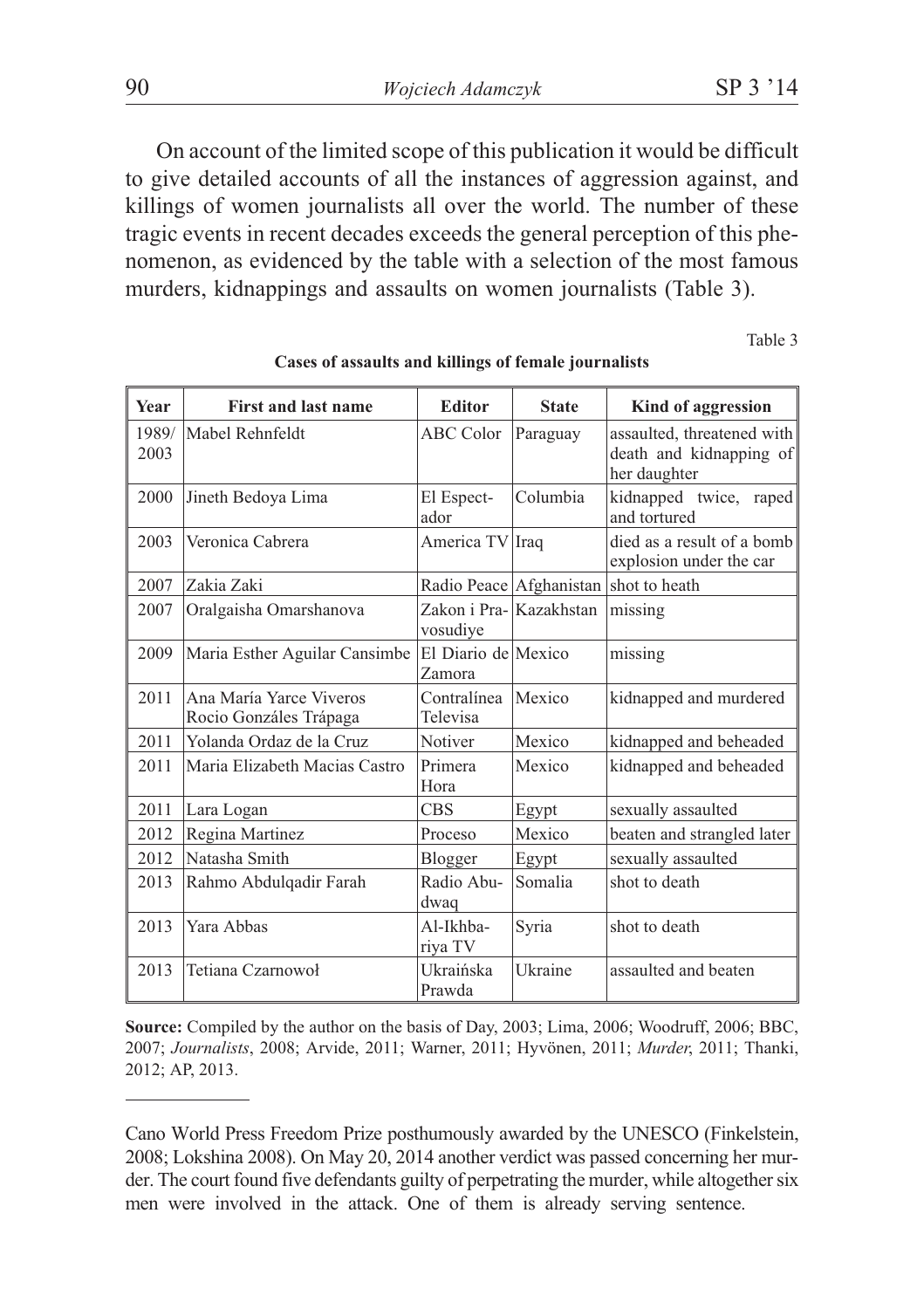The above table demonstrates that the targets of attacks are women investigative journalists, correspondents and journalists in local media who become inconvenient for criminals due to the subjects of their publications. Women have become the target of violence on a par with men – they are kidnapped, tortured and cruelly killed, as evidenced, among other things by the report *Shooting the Messenger. Journalists targeted by all sides in Syria*, published in 2013 by Amnesty International to celebrate World Press Freedom Day (*Shooting*, 2013). The high percentage of women journalists in the above-quoted statistics not only stems from the unprecedented ruthlessness of attackers and disrespect for women. It clearly follows from the increasing emancipation of women journalists and their entering a realm of activity that used to be reserved for men. Courage, accompanied with a belief in equal rights, even in the most dangerous forms of the journalistic profession, obliterates differences in gender in the perspective of attackers. That is the reason for such great ruthlessness in how aggressors treat women journalists. Jenny Kleeman notes that the world frequently appreciates the achievements of women journalists and praises them only after they die (Kleeman, 2012). This may be the price for equal rights in journalism to be paid by contemporary women who want to be able to do what they think is right.

#### **Bibliography**

- *A Dastardly Irish Crime; an Attempt to Assassinate Lady Florence Dixie* (1883), "The New York Times" 19.03.1883.
- Adamczyk W. (2012), *Women investigative reporters as icons of U.S. journalism*, in: *Some issues on women in political, media and socio-economic space*, eds. I. Andruszkiewicz, A. Balczyñska-Kosman, Poznañ.
- *Afghanistan: Each time a journalist is killed the truth dies with them*, Article 19, http://www.article19.org, 7.10.2011.
- Anderson M. (2006), *Women and the Politics of Travel, 1870–1914*, Fairleigh Dickinson University Press.
- *Anna Politkovskaya* (2009), "The New York Times" Topics, http://topics.nytimes.com, 26.06.2009.
- Antosiewicz A. (2008), *Dziennikarz niebezpieczny zawód*, http://www.wiadomości24.pl, 17.09.2008.
- AP (2013), *Pro-government Syrian journalist Yara Abbas killed in action*, http://www.cbsnews.com, 27.05.2013.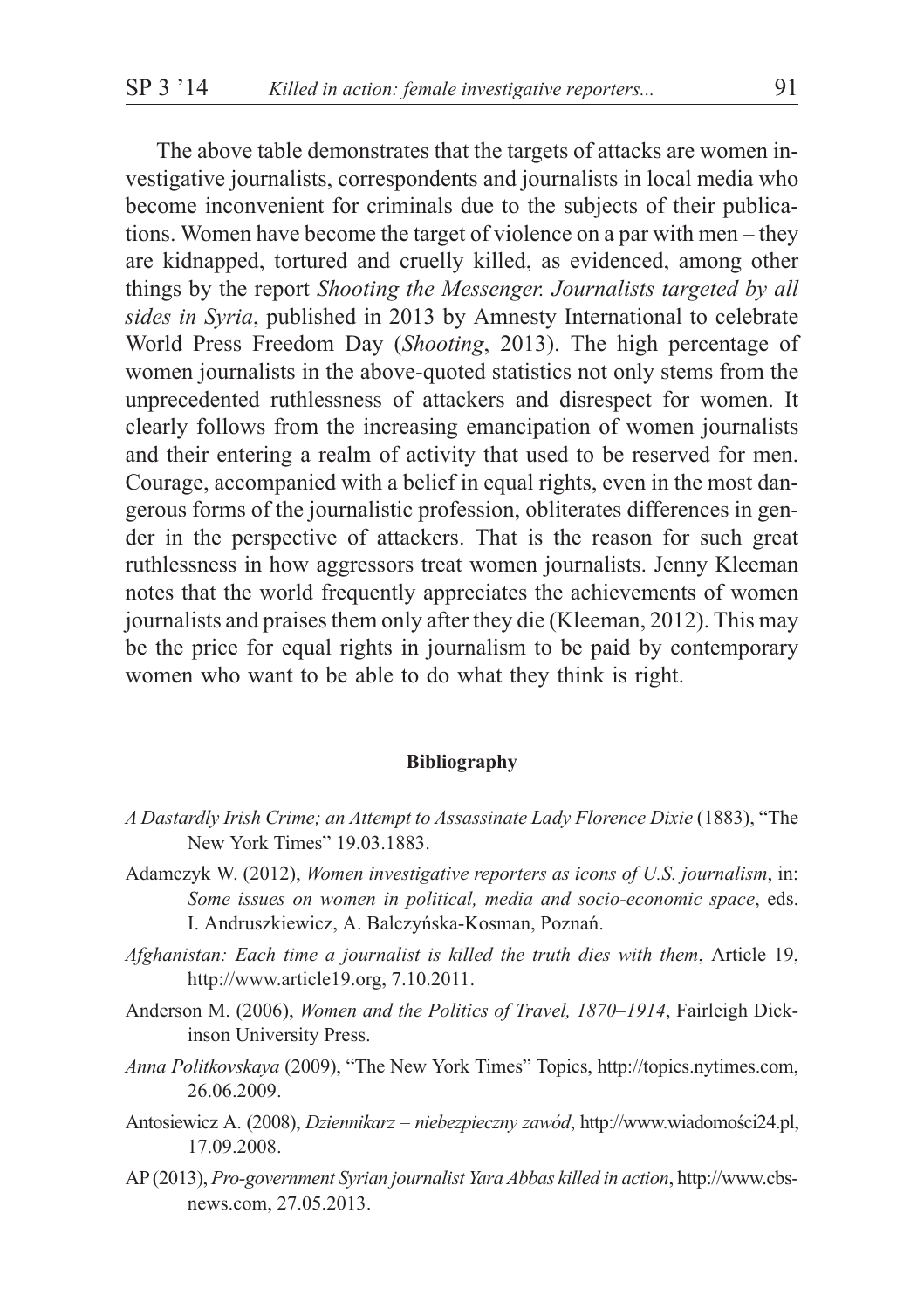- Arvide C. (2011), *Mexico: Drug cartel targets woman journalist through online social media*, http://womennewsnetwork.net, 4.12.2011.
- Bajka Z. (2008), *Historia mediów*, Kraków 2008.
- BBC (2007), *Afghan woman radio head shot dead*, http://news.bbc.co.uk, 6.06.2007.
- Birmingham L. (2012), *The Freelancer as Martyr: Mika Yamamoto (1967–2012)*, "Time" 24.08.2012.
- Blake B., Trionfi B. (2013), *IPI hands 2013 awards to two women journalists killed in Syria, independent Malaysian radio station*, International Press Institute, http://www.freemedia.at, 2.05.2013.
- Birrell I. (2012), *'Reports of my survival may be exaggerated': My brave friend Marie Colvin and a passion for speaking the truth*, "The Daily Mail", 23.02.2012.
- Brenner M. (2012), *Marie Colvin's Private War*, "Vanity Fair", August.
- Cabe D. (2008), *A Life on the Line: The Christian Science Monitor and the kidnapping of Jill Carroll*, The Journalism School Knight Case Studies Initiative, Columbia University, https://casestudies.jrn.columbia.edu/casestudy, 16.09.2014.
- Carroll J. (2005), *Letter from Baghdad: What a Way to Make a Living*, "American Journalism Review", February/March.
- Colvin M. (2012), *Courage Knows No Gender*, "Sunday Times", 22.02.2012.
- CPJ (2014), *1054 Journalists Killed since 1992*, The Committee to Protect Journalists, http://cpj.org, 22.04.2014.
- Day J. (2003), *First female journalist dies in Iraq*, "The Guardian", 16.04.2003.
- Deptu³a T. (2012), *150 nieustraszonych kobiet Newsweeka*, "Newsweek Polska", 8.03.2012.
- Depuis N. (2009), *Mná Na hÉireann: Women who Shaped Ireland*, Mercier Press Ltd.
- *Fearless war correspondent dies reporting the plight of Syrian civilians* (2012), UNESCO, http://www.unesco.org, 23.02.2012.
- Finkelstein D. (2008), *Investigative Journalism. Elena Poniatowska (1932–) and Anna Politkovskaya (1958–2006)*, "Journalism Practice", vol. 2, no. 1.
- Flood A. (2013), *Orwell prize shortlist led by posthumous Marie Colvin collection*, "The Guardian", 17.04.2013.
- Henry D. (2014), *Anja Niedringhaus, Pulitzer Winner, Dies at 48 in Afghan Attack*, Bloomberg Agency, http://www.bloomberg.com, 5.04.2014.
- Hyvönen H. (2011), *Dying for the truth: drug cartels target journalists in Mexico*, European Journalism Centre, http://www.journalism.co.uk, 3.11.2011.
- James B. (2002), *States Turn a Blind Eye to Attacks on Journalists*, in: *Press freedom safety of journalists and impunity*, UNESCO, p. 7.
- *Japanese journalist killed in Syria wins World Press Freedom Hero Award*, "The Japan Times", http://www.japantimes.co.jp, 17.05.2013.
- *Journalist killed in Syria honored at U.S. museum* (2013), "The Japan Times", http://www.japantimes.co.jp, 4.05.2013.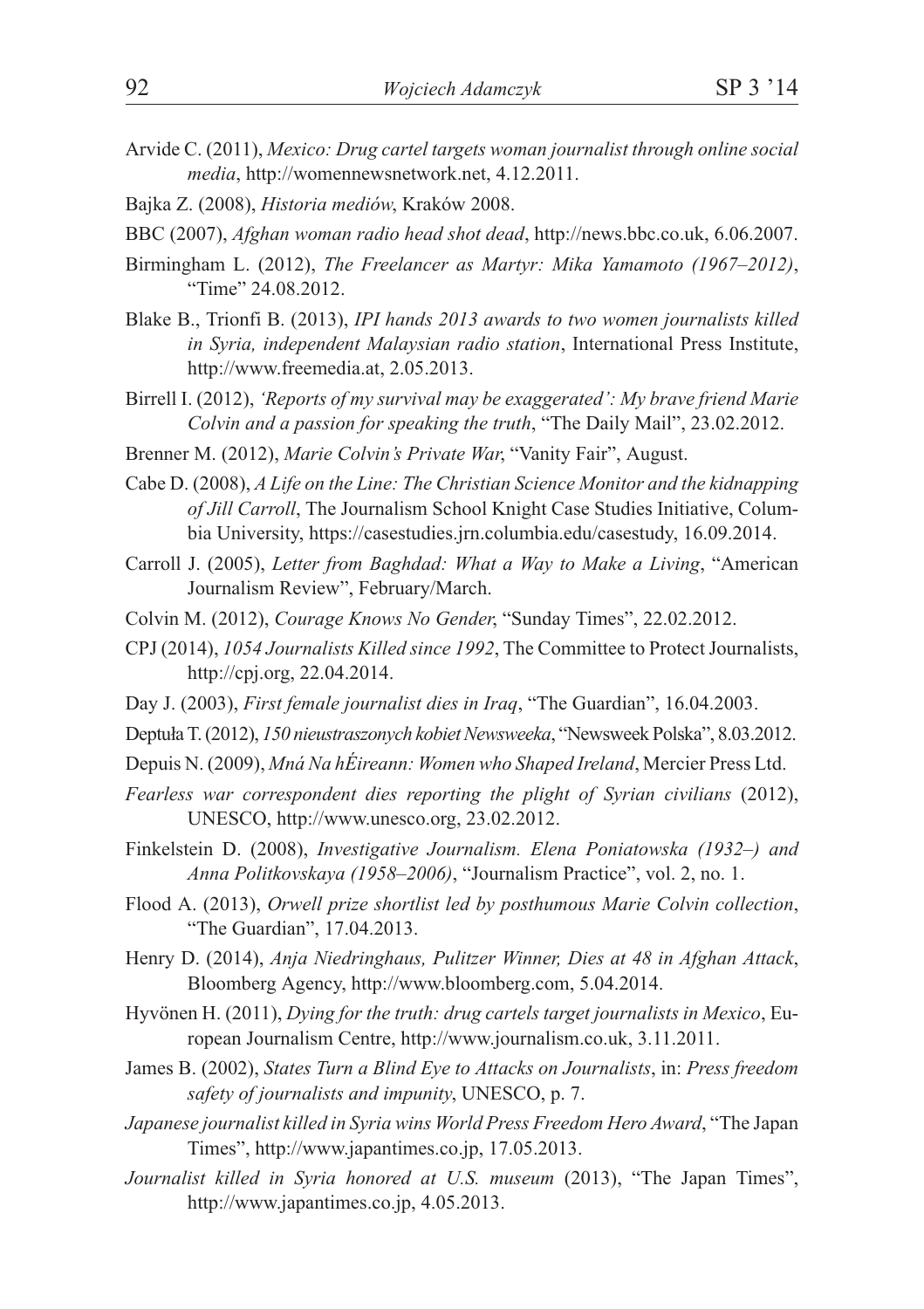- *Journalists Missing*. Special Report, The Committee to Protect Journalists, http://cpj.org, 12.02.2008.
- *Kidnapped U.S. Reporter Jill Carroll Freed*, AP, Foxnews.com, http://www.foxnews.com, 30.03.2006.
- Kleeman J. (2012), *Faces of 2012: let's celebrate heroines before they become victims*, 28.12.2012, "The Guardian".
- Lima J. B. (2006), *Truth in the Crossfire*, Nieman Reports Summer.
- Lokshina T. (2008), *Putin, Chechnya, and Politkovskaya*, "OpenDemocracy News Analysis", http://www.opendemocracy.net, 7.10.2008.
- Lynch J. (2003), *Killed for Her Courage*, "People", vol. 60, no 18, 3.11.2003.
- *Marie Colvin. Sylwetka reporterki zabita za prawdê* (2012), "Polska the Times", 24.02.2012, transl. by Zbigniew Mach.
- Marron M. B. (1996), *The Guerin principles*, "Editor&Publisher", vol. 129, Issue 40, p. 52.
- Maslin Nir S. (2012), *At Funeral, Recalling Many Sides of Reporter*, "The New York Times", 13.03.2012.
- McDonald H. (2006), *10 years later, still no peace for Veronica Guerin*, "The Observer", 9.04.2006.
- *Medellin Declaration* (2007), UNESCO conference on Press Freedom, Safety of Journalists and Impunity, meeting in Medellin, Colombia, on World Press Freedom Day, 3–4 May 2007.
- *Media Casualties* (2014), Press Emblem Campaign, http://www.pressemblem.ch, 22.04.2014.
- *Murder of two women journalists brings media death toll since 2000 to 80* (2011), Reporters without Borders, http://www.rsf.org, 2.09.2011.
- Ness A. M. (2012), *Women War Correspondents and the Battles They Overcame to Succeed*, Electronic Theses and Dissertations, Paper 742.
- O`Reilly E. (1998), *Veronica Guerin. The Life and Death of a Crime Reporter*, Vintage.
- Pokorna-Ignatowicz K. (2001), *Problemy zawodowe dziennikarzy w Polsce u progu nowego wieku na podstawie analizy bran¿owego miesiêcznika Press*, "Studia Medioznawcze", no. 3.
- Politkovskaya A. (2004), *Poisoned by Putin*, "The Guardian", 9.09.2004.
- Remnick D. (2012),*Postscript: Marie Colvin, 1956–2012*, "The New Yorker", 22.02.2012.
- Ricchiardi S. (1994), *The Women Who Paved the Way*, "American Journalism Review", March.
- Ricchiardi S. (1998), *The Groundbreakers*, "American Journalism Review", January/February.
- Ricchiardi S. (2000), *Highway to the Danger Zone*, "American Journalism Review", April.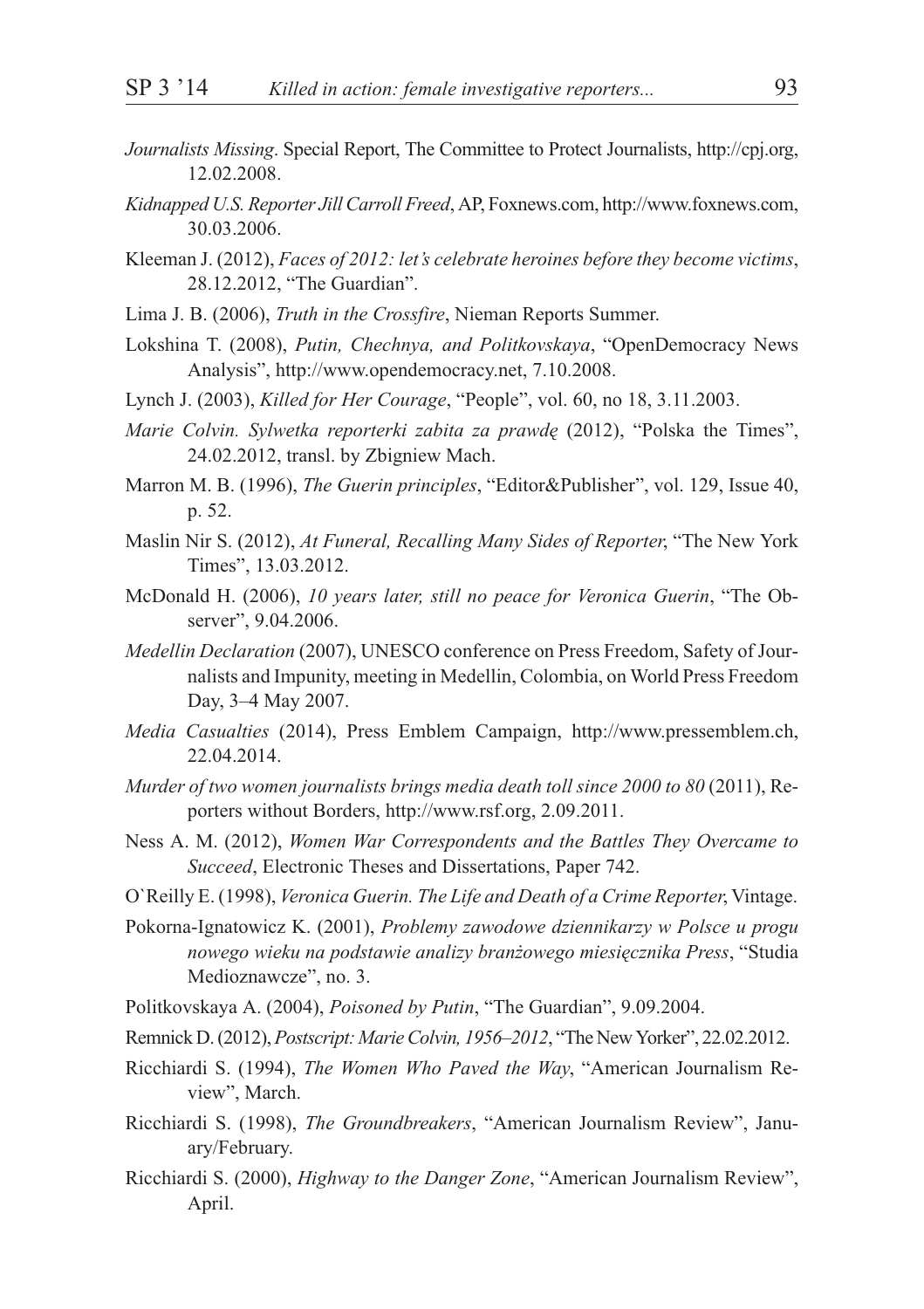- Ricchiardi S. (2000a), *Can I Survive This?*, "American Journalism Review", April.
- Ricchiardi S. (2006a), *Out of Reach*, "American Journalism Review", April/May.
- Ricchiardi S. (2006b), *Dangerous Assignment*, "American Journalism Review", December/January.
- Resolution 1738 (2006), adopted by the Security Council at its  $5613<sup>th</sup>$  meeting, on 23 December 2006, S/RES/1738/2006.
- Schepp M., Neef C., Klussmann U. (2006), *Russian Journalist Murdered. Is Russia's Press Freedom Dead?*, "Der Spiegel", 20.10.2006.
- *Shooting the Messenger. Journalists targeted by all sides in Syria* (2013), Amnesty International May 2013.
- Simkin J. (2014), *Dickey Chapelle*, hasło, http://www.spartacus.schoolnet.co.uk, 19.02.2014.
- Szynol A. (2007), *Dziennikarz lokalny w obliczu interesów politycznych i biznesowych redakcji, in: Media w Polsce. Pierwsza władza w IV RP?, ed. M. Sokołowski,* Warszawa.
- Thanki. N., Griffen S. (2012), *Mexican investigative Reporter Murdered*, International Press Institute, http://www.freemedia.at, 30.04.2012.
- *Two journalists die in the Syrian bloodbath. Hard times for brave hacks*, "Economist", 25.02.2012.
- *Veronica Guerin, World Press Freedom Hero (Honoured in 2000)*, International Press Institute, www.freemedia.at.
- Warner M. (2011), *Report: Female Journalists Facing More Risks, Intimidation Abroad*, PBS Newshour Transcript, interview with Lauren Wolfe from CPJ, http://www.pbs.org, 4.07.2011.
- Warnes K. (2011), *Dickey Chapelle, Pioneering Photojournalist and Correspondent*, http://discoverfunhistory.web.com.
- W³odek L. (2012), *Marie Colvin. Zawód: reporterka*, "Wysokie Obcasy", 10.03.2012.
- Women News Network (2012), *Japan woman journalist Mika Yamamoto dies from injuries during Syrian conflict*, http://womennewsnetwork.net, 20.08.2012.
- Woodruff J. (2006), *What We Learned About the Courage of Women Journalists*, Nieman Reports, Summer.

## **Zabite w akcji – dziennikarki œledcze, korespondentki wojenne a ryzyko** śmierci lub bycia ofiarą przemocy

### **Streszczenie**

W artykule omówiono problem zagrożeń wobec kobiet wykonujących zawód reporterek śledczych oraz korespondentek wojennych. Przedstawicielki obu wspomnianych grup pracowników mediów mają niejako wpisane ryzyko w wykonywaną przez